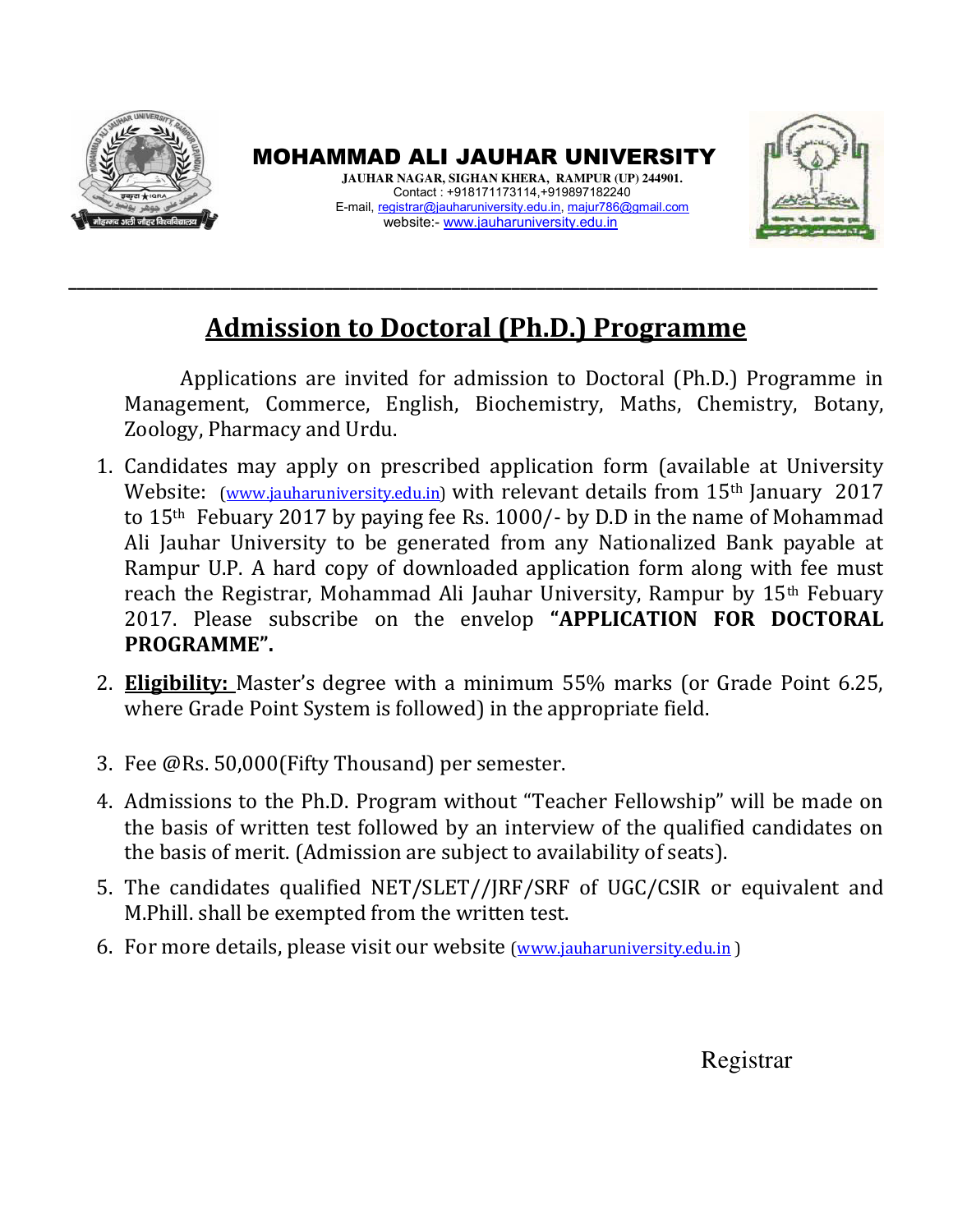## **Application for Admission to Ph.D. Programme (2017)**

|                |                                                                                         | MOHAMMAD ALI JAUHAR UNIVERSITY<br>RAMPUR 244901, U.P.<br>E-mail: majur786@gmail.com<br>registrar@jauharuniversity.edu.in<br>www.jauharuniversity.edu.in<br>Phone No. 0595-2328786/07599361707/08 |                          |                                          |  |  |  |
|----------------|-----------------------------------------------------------------------------------------|--------------------------------------------------------------------------------------------------------------------------------------------------------------------------------------------------|--------------------------|------------------------------------------|--|--|--|
| 1              | Candidate's full<br>name (including<br>First Name &<br>Last Name in<br>Capital letters) | First<br>Middle<br>Last                                                                                                                                                                          |                          | (Please affix your<br>recent photograph) |  |  |  |
| $\overline{2}$ | Date of Birth                                                                           | Date                                                                                                                                                                                             | Age as on the date       |                                          |  |  |  |
| 3              | Nationality                                                                             |                                                                                                                                                                                                  |                          |                                          |  |  |  |
| $\overline{4}$ | Gender (Male/Female)                                                                    |                                                                                                                                                                                                  |                          |                                          |  |  |  |
| 5              | Community: (SC/ST/OBC/Muslim Minority/General)                                          |                                                                                                                                                                                                  |                          |                                          |  |  |  |
| 6              | Physical Disability (if applicable) Furnish details:                                    |                                                                                                                                                                                                  |                          |                                          |  |  |  |
|                | If Applicable 'Yes'                                                                     |                                                                                                                                                                                                  | Percentage of disability | Proof enclosed<br>Yes/No                 |  |  |  |
|                | Blindness of low vision<br>a)                                                           |                                                                                                                                                                                                  |                          |                                          |  |  |  |
|                | b) Hearing impairment                                                                   |                                                                                                                                                                                                  |                          |                                          |  |  |  |
|                | Locomotor disability or<br>C)<br>cases of orthopedically<br>handicapped                 | cerebral palsy (included all                                                                                                                                                                     |                          |                                          |  |  |  |
| 7              | Father's Name                                                                           |                                                                                                                                                                                                  |                          |                                          |  |  |  |
| 8              | Mother's Name                                                                           |                                                                                                                                                                                                  |                          |                                          |  |  |  |
| 9              | Name of Spouse                                                                          |                                                                                                                                                                                                  |                          |                                          |  |  |  |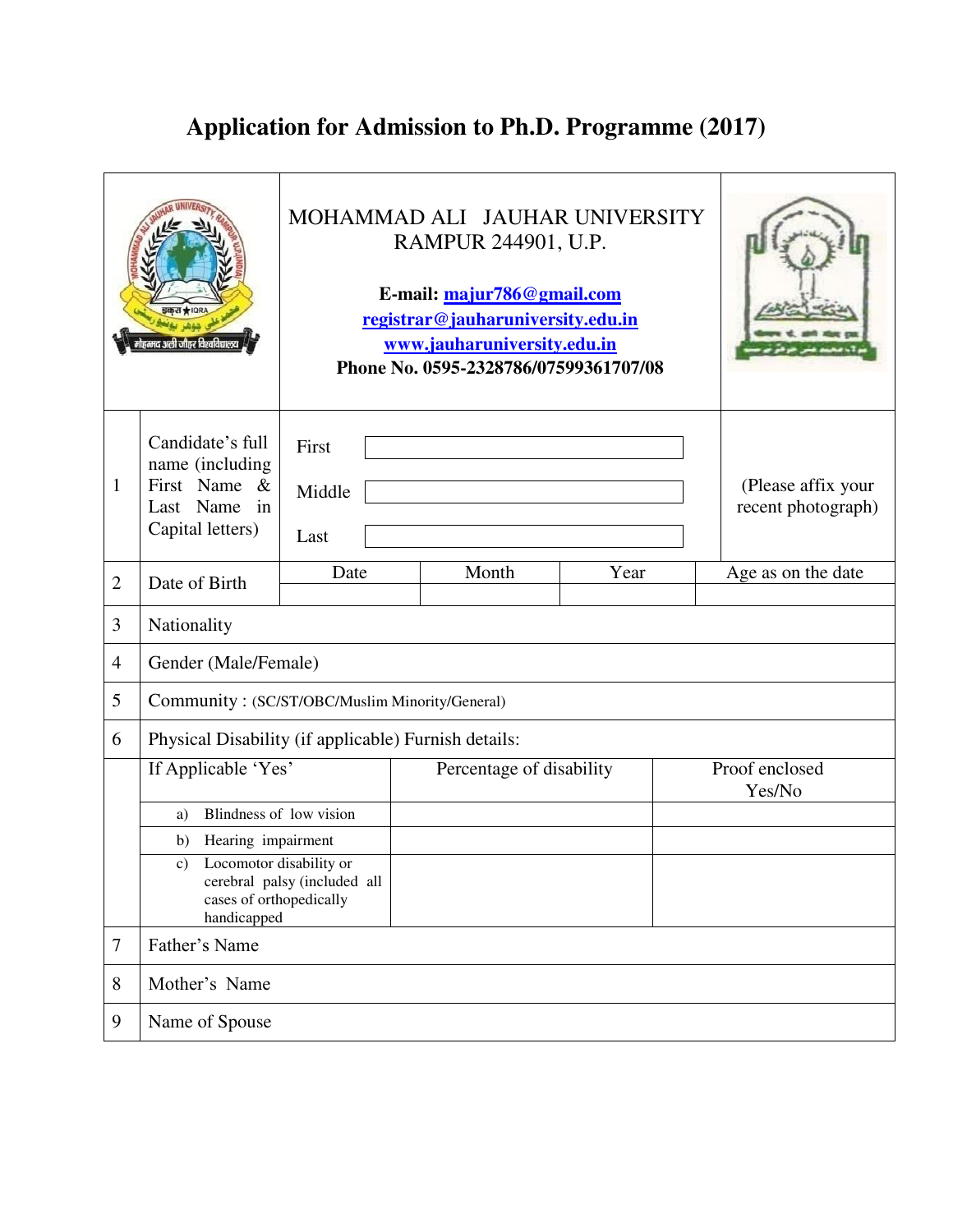| 10 | Address:                                              |                                 |  |                    |  |                            |  |          |                          |
|----|-------------------------------------------------------|---------------------------------|--|--------------------|--|----------------------------|--|----------|--------------------------|
|    | <b>Correspondence Address</b>                         |                                 |  |                    |  |                            |  |          |                          |
|    |                                                       |                                 |  |                    |  |                            |  |          |                          |
|    | Permanent Address                                     |                                 |  |                    |  |                            |  |          |                          |
|    |                                                       |                                 |  |                    |  |                            |  |          |                          |
| 11 | Names & complete postal addresses of referees:        |                                 |  |                    |  |                            |  |          |                          |
|    | Referee 1:                                            |                                 |  |                    |  | Referee 2:                 |  |          |                          |
|    |                                                       |                                 |  |                    |  |                            |  |          |                          |
| 12 | Academic Qualification (from 10 <sup>th</sup> onward) |                                 |  |                    |  |                            |  |          |                          |
|    | Exam. Passed                                          | Name of the<br>Board/University |  | Year of<br>passing |  | Division $&$<br>Percentage |  | Subjects | Proof enclosed<br>Yes/No |
|    | $10^{\text{th}}$                                      |                                 |  |                    |  |                            |  |          |                          |
|    | $10+2$                                                |                                 |  |                    |  |                            |  |          |                          |
|    | <b>UG</b>                                             |                                 |  |                    |  |                            |  |          |                          |
|    | PG                                                    |                                 |  |                    |  |                            |  |          |                          |
|    | M.Phil.                                               |                                 |  |                    |  |                            |  |          |                          |
|    | Any Other                                             |                                 |  |                    |  |                            |  |          |                          |
| 13 | Other Exams (if any) NET/SLET/JRF/SRF/GATE            |                                 |  |                    |  |                            |  |          |                          |
|    | Name of the Exam<br>Percentile<br>Sponsored by        |                                 |  |                    |  |                            |  |          |                          |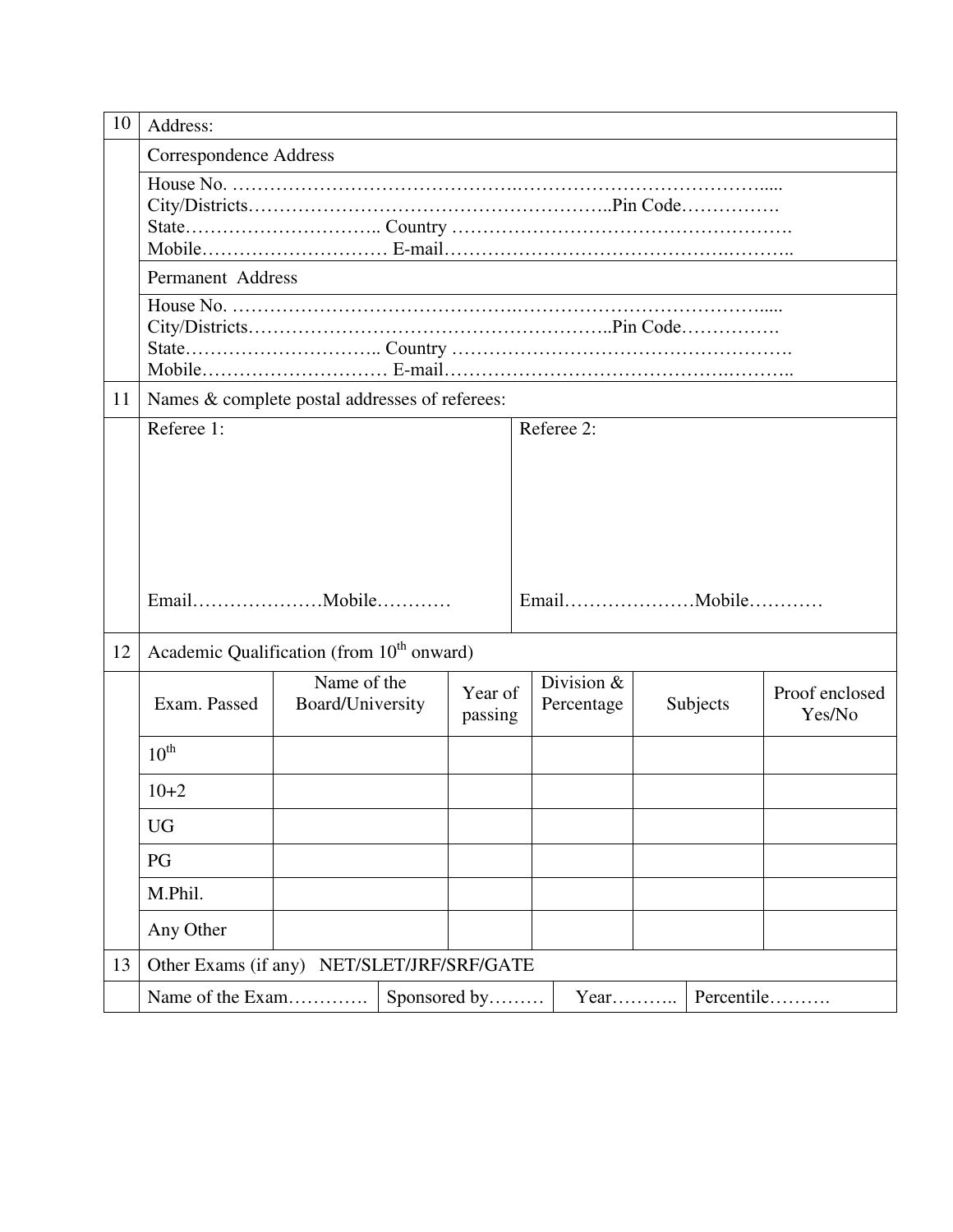| 14 | Experience (including present position) copies of service certificates obtained from employers<br>must be enclosed. |                                                                                                                                               |                                   |          |                            |                        |  |                      |                                               |  |                             |
|----|---------------------------------------------------------------------------------------------------------------------|-----------------------------------------------------------------------------------------------------------------------------------------------|-----------------------------------|----------|----------------------------|------------------------|--|----------------------|-----------------------------------------------|--|-----------------------------|
|    | S.<br>N.                                                                                                            | Position<br>held                                                                                                                              | Organization<br>Name &<br>Address |          | From<br>$(DD-MM-$<br>YYYY) | To<br>(DD-MM-<br>YYYY) |  | Total<br>year/months | Job description<br>(Nature of<br>work/duties) |  | Proof<br>enclosed<br>Yes/No |
|    | 1.                                                                                                                  |                                                                                                                                               |                                   |          |                            |                        |  |                      |                                               |  |                             |
|    | 2.                                                                                                                  |                                                                                                                                               |                                   |          |                            |                        |  |                      |                                               |  |                             |
|    | 3.                                                                                                                  |                                                                                                                                               |                                   |          |                            |                        |  |                      |                                               |  |                             |
|    | 4.                                                                                                                  |                                                                                                                                               |                                   |          |                            |                        |  |                      |                                               |  |                             |
|    | 5.                                                                                                                  |                                                                                                                                               |                                   |          |                            |                        |  |                      |                                               |  |                             |
|    | 6.                                                                                                                  |                                                                                                                                               |                                   |          |                            |                        |  |                      |                                               |  |                             |
|    |                                                                                                                     |                                                                                                                                               |                                   |          |                            |                        |  |                      |                                               |  |                             |
| 15 |                                                                                                                     | Seminars/Conferences/Workshops<br>/Training Programs/ other<br>curricular activities etc.<br>(please enclose separate list giving<br>details) |                                   | National |                            | International          |  | Total                | Proofs enclosed<br>Yes/No                     |  |                             |
|    |                                                                                                                     | Attended                                                                                                                                      |                                   |          |                            |                        |  |                      |                                               |  |                             |
|    | Papers published                                                                                                    |                                                                                                                                               |                                   |          |                            |                        |  |                      |                                               |  |                             |

## DECLARATION

I hereby declare that all the entries made by me in this application are true to the best of my knowledge and belief. If anything is found false at my end, my candidature may be cancelled without assigning any reason thereof.

 …………………………. Date…………. Signature of the Applicant